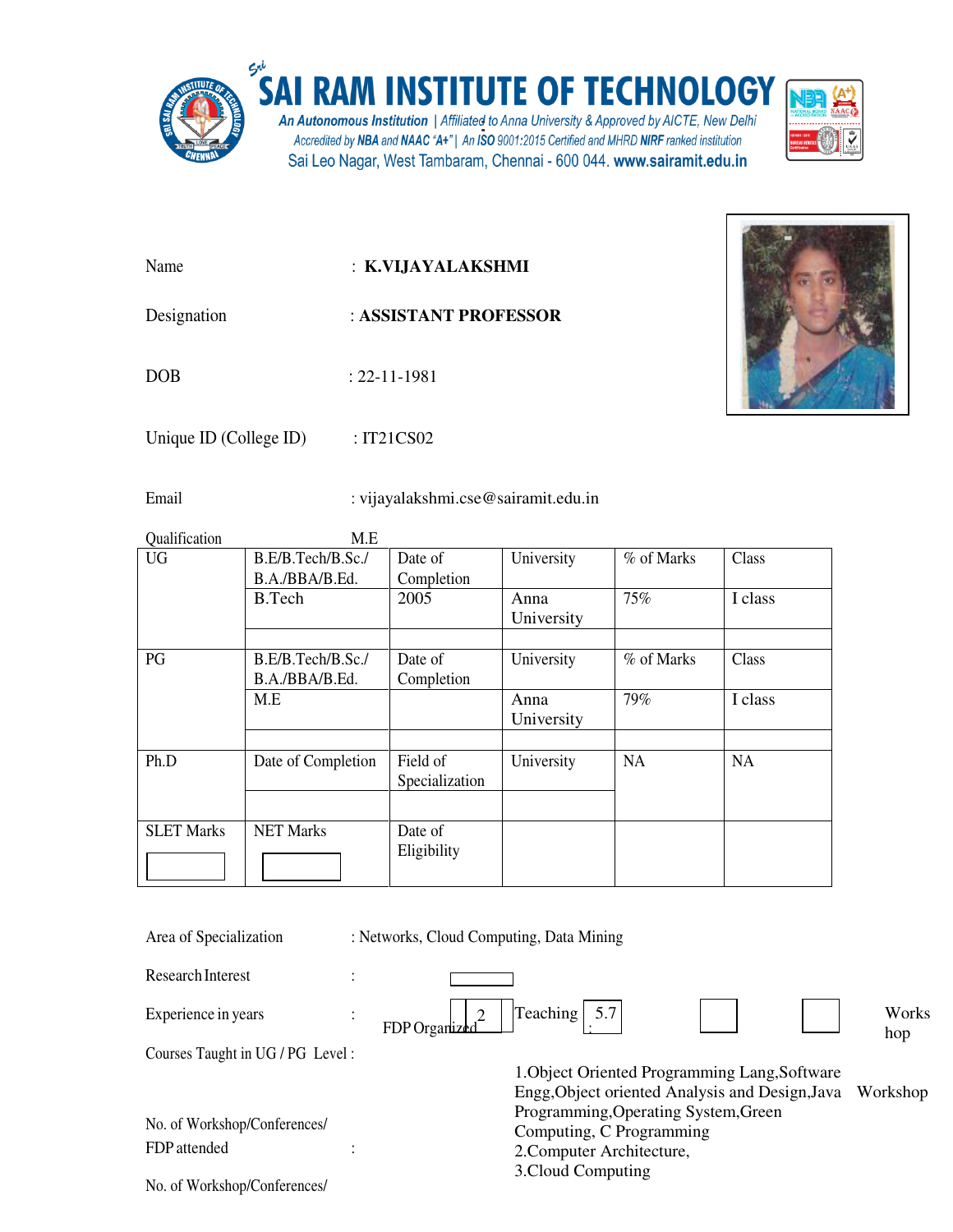| Research<br>Others | Industry   |   |  |
|--------------------|------------|---|--|
| Conferences        | <b>FDP</b> | 2 |  |
| Conferences        | <b>FDP</b> |   |  |